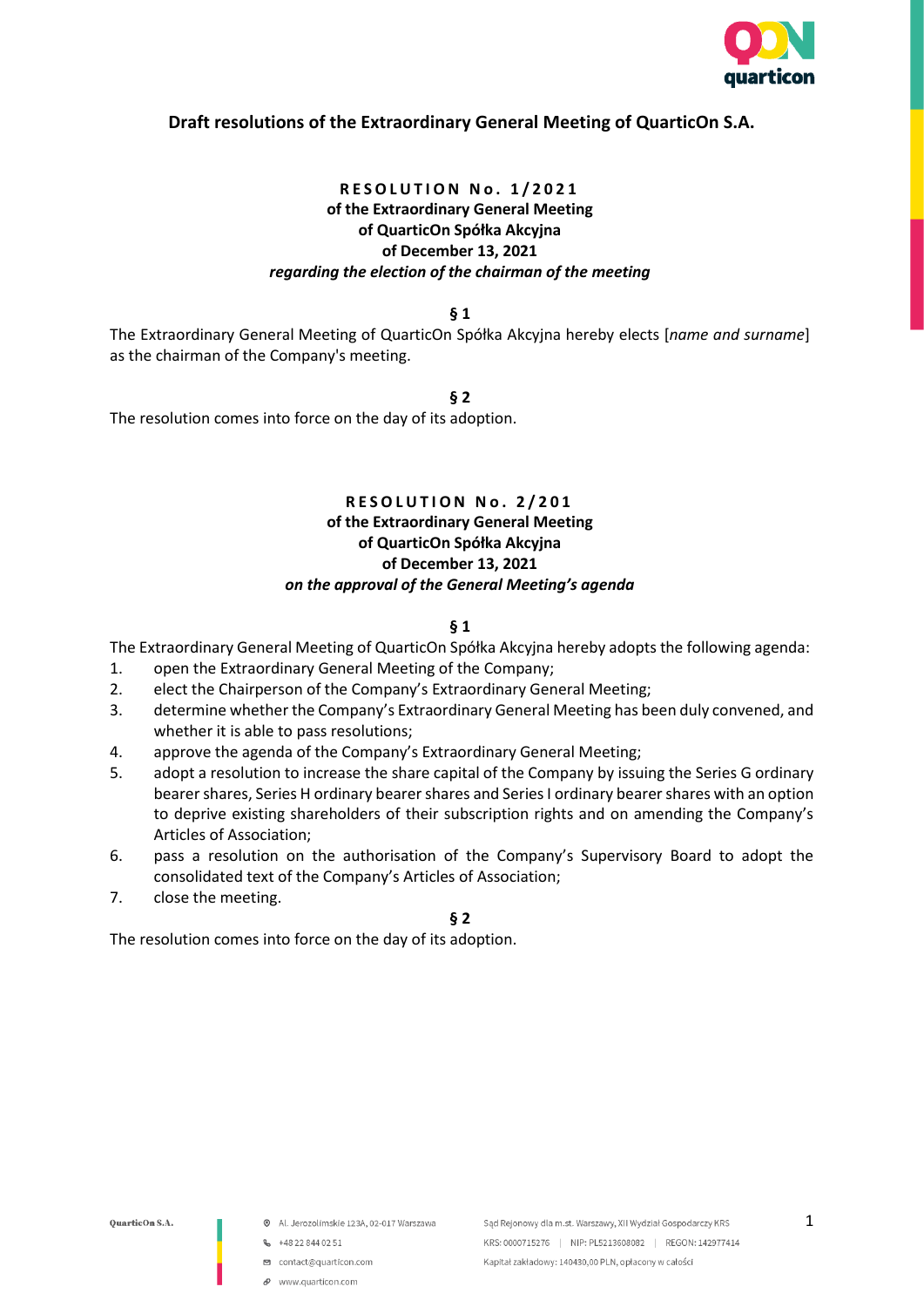

## **R E S O L U T I O N N o . 3 / 2 0 2 1 of the Extraordinary General Meeting of QuarticOn Spółka Akcyjna of December 13, 2021**

*regarding to increase the share capital of the Company by issuing the Series G ordinary bearer shares, Series H ordinary bearer shares and Series I ordinary bearer shares with an option to deprive existing shareholders of their subscription rights and on amending the Company's Articles of Association*

**§1**

- 1. Pursuant to Article 431 §1, Article 431 §2 point 1 and Article 431 §7 and in connection with Article 310 § 2 of the Commercial Companies Code, the Extraordinary General Meeting of QuarticOn S.A. hereby resolves to increase the Company's share capital by no less than PLN 0.30 (thirty groszy) and no more than PLN 153,000 (one hundred fifty three thousand), i.e. from the amount of PLN 140,430.00 (one hundred forty thousand four hundred thirty) to amount no less than PLN 140,430.30 (one hundred forty thousand four hundred thirty and thirty groszy), and no higher than PLN 293,430 (two hundred ninety three thousand four hundred thirty), by issuing no more than 1,100,000 (one million hundred thousand) Series G ordinary bearer shares with a nominal value of PLN 0.10 (ten groszy) each and no more than 280,000 (two hundred eighty thousand) Series H ordinary bearer shares with a nominal value of PLN 0.10 (ten groszy) each and no more than 150,000 (one hundred fifty thousand) Series I ordinary bearer shares with a nominal value of PLN 0.10 (ten groszy).
- 2. The issue of Series G shares shall be effected if at least one (1) Series G share has been subscribed for.
- 3. The issue of Series H shares shall be effected if at least one (1) Series H share has been subscribed for.
- 4. The issue of Series I shares shall be effected if at least one (1) Series I share has been subscribed for.
- 5. The Management Board of the Company is authorized to determine the final amount of the share capital increase in order to adjust the amount of the share capital in the Articles of Association in accordance with Art. 310 § 2 and § 4 in connection with Art. 431 § 7 of the Commercial Companies Code and registration of the increase of the Company's share capital in the register of entrepreneurs of the National Court Register.
- 6. The Series G shares shall be paid for by non-cash contributions before the share capital increase is registered.
- 7. The Series H shares shall be paid for by cash or non-cash contributions before the share capital increase is registered.
- 8. The Series I shares shall be paid for by cash or non-cash contributions before the share capital increase is registered.
- 9. The issue price of the Series G shares, Series H shares and Series I shares shall be set by the Company's Management Board and approved by the Company's Supervisory Board.
- 10. The Series G shares, the series H shares and the series I shares shall qualify for the dividend payable to the shareholders for the financial year ending on 31 December 2022.
- 11. The Series G shares shall be subscribed for through private placement, as defined in Article 431 § 2 (1) of the Commercial Companies Code, based on a share subscription offer made by the Company's Management Board to specifically identified individuals and entities.
- 12. The Series H shares shall be subscribed for through private placement, as defined in Article 431 § 2 (1) of the Commercial Companies Code, based on a share subscription offer made by the Company's Management Board to specifically identified individuals and entities.
- 13. The Series I shares shall be subscribed for through private placement, as defined in Article 431 § 2 (1) of the Commercial Companies Code, based on a share subscription offer made by the Company's Management Board to specifically identified individuals and entities.

- @ Al. Jerozolimskie 123A, 02-017 Warszawa
- **&** +48 22 844 02 51
- contact@quarticon.com
- P www.quarticon.com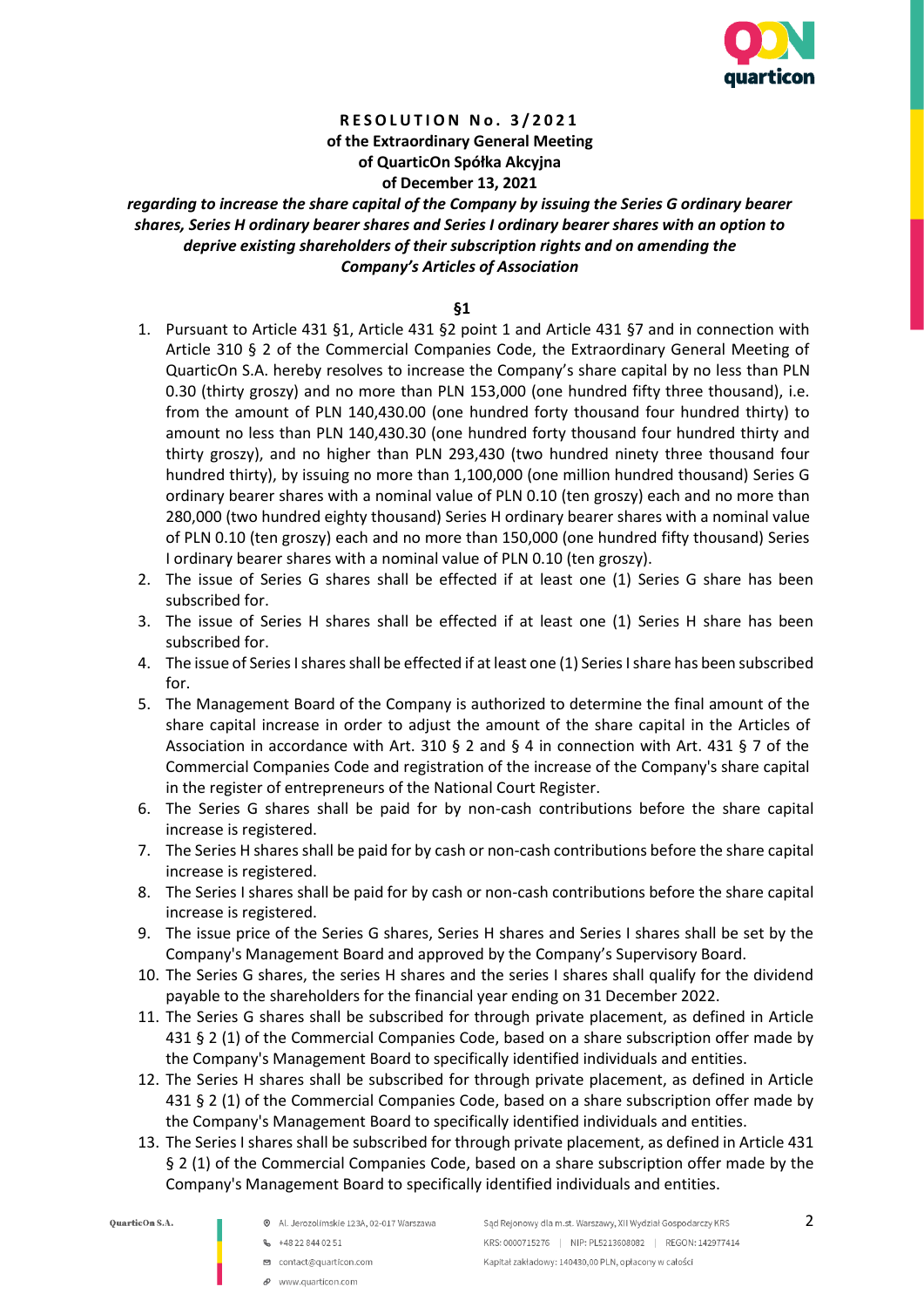

14. The Series G, Series H and Series I Share Subscription Agreements shall be concluded within six (6) months of adoption of this Resolution.

#### **§ 2**

- 1. Upon becoming familiar with the written opinion of the Company's Management Board, the Company's General Meeting shall deprive existing shareholders, of their subscription right to all the Series G shares, Series H share and Series I shares i.e. exclude the subscription rights of existing shareholders, to all the Series G share, Series H share and Series I share.
- 2. The opinion issued by the Management Board under Article 433 § 2 of the Commercial Companies Code to explain the reasons for the exclusion of the subscription rights shall be appended to this Resolution.
- 3. The shareholders share the view of the Company's Management Board that the exclusion of their subscription rights to the Series G shares, Series H shares and Series I shares is in the Company's best interest, as explained in the aforementioned written opinion. The Company's General Meeting hereby resolves that the text of the aforementioned written opinion given by the Company's Management Board shall be considered as the explanation required under Article 433 § 2 of the Commercial Companies Code.

#### **§3**

- 1. The Company's General Meeting hereby authorises and obliges the Company's Management Board to perform all factual and legal acts necessary to define and agree on the specific terms of issue of the Series G shares, Series H shares and Series I shares, including in particular to:
	- 1) set the issue price of the Series G shares, Series H shares and Series I shares, subject to the Supervisory Board's prior approval of that issue price;
	- 2) choose the identified individuals and/or entities to whom to offer the subscription of the Series G shares, Series H shares and Series I shares;
	- 3) draw up and conclude the Series G shares, Series H shares and Series I shares Subscription Agreements;
	- 4) perform any other factual and legal acts in respect of increasing the Company's share capital under this Resolution;
- 2. The Company's General Meeting further authorises the Company's Management Board to perform all the factual and legal acts necessary to dematerialise the shares and to seek approval to float them through the NewConnect alternative trading system, including to conclude an agreement on registering the Series G shares, Series H shares and Series I shares in the depository for securities operated by The Central Securities Depository of Poland.

### **§ 4**

Due to the Company's share capital increase, the General Meeting hereby resolves that:

- § 5 (1) of the Articles of Association shall be amended to the following wording:
	- 1. "The Company's share capital shall be no less than PLN 140,430.30 (one hundred forty thousand four hundred zlotych and thirty groszy), and no more than PLN 293,430.00 (two hundred ninety three thousand four hundred thirty zlotych). Share capital divided into no less than 1,404,303 (one million four hundred four thousand three hundred three) shares and no more than 2,934,300 (two million nine hundred thirty four thousand three hundred) shares, including:
	- 1) 1,066,500 (one million sixty-six thousand and five hundred) Series A ordinary bearer shares with a nominal value of PLN 0.10 (ten groszy) each;
	- 2) 50,556 (fifty thousand five hundred and fifty-six) Series B ordinary bearer shares with a nominal value of PLN 0.10 (ten groszy) each;
	- 3) 17 (seventeen) Series C ordinary bearer shares with a nominal value of PLN 0.10 (ten groszy) each;
	- 4) 152,927 (one hundred fifty two thousand nine hundred twenty seven) Series D ordinary bearer shares with a nominal value of PLN 0.10 (ten groszy) each;
	- 5) 118,200 (one hundred eighteen thousand and two hundred) Series E ordinary bearer shares

- @ Al. Jerozolimskie 123A, 02-017 Warszawa
	- **&** +48 22 844 02 51
	- contact@quarticon.com